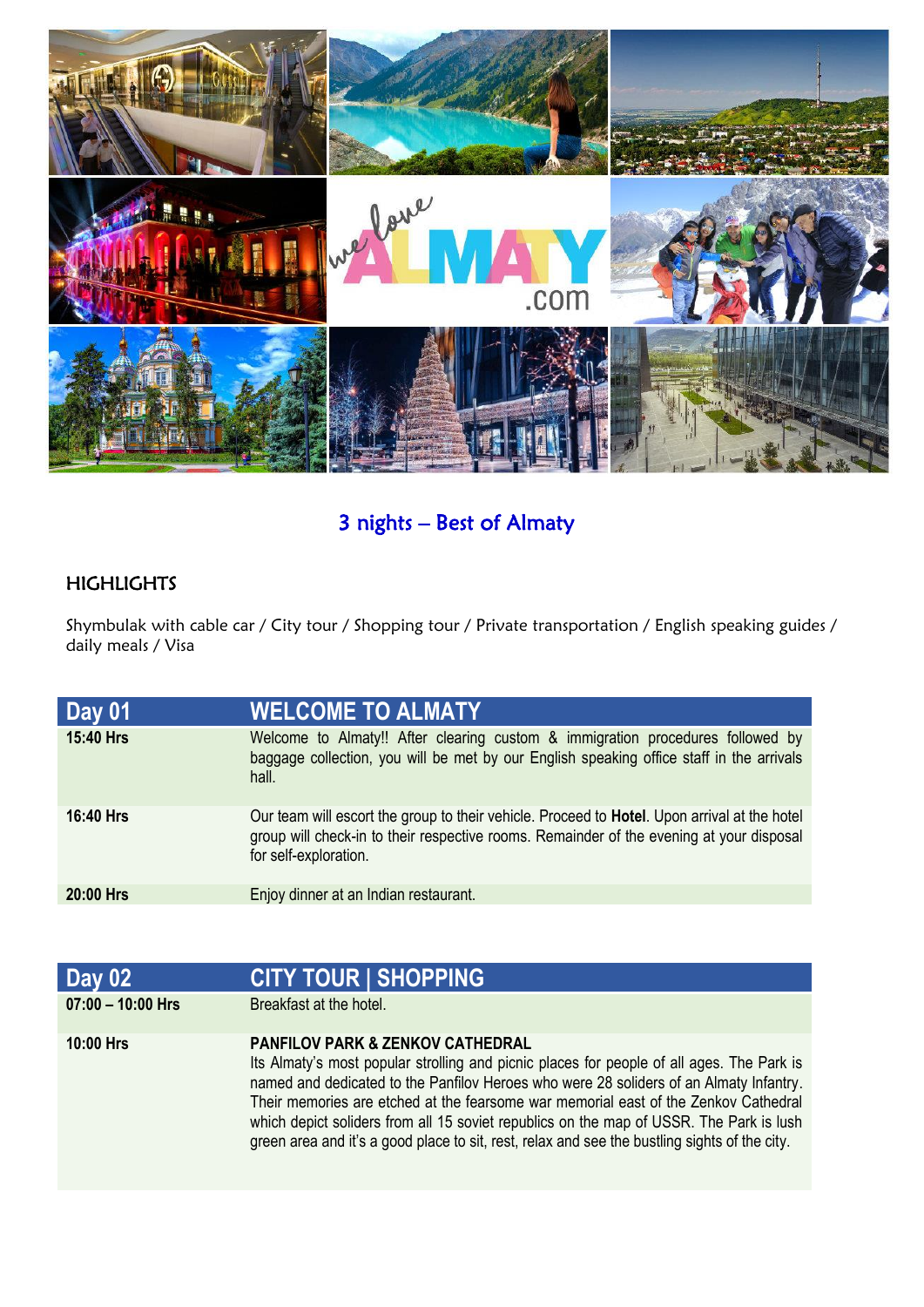**'ZenkovCathedral',**is one of the most beautiful, magnificent and architectural monument of the city of Almaty with the height of 56 meters and is located in the green Panfilov Park of Almaty. A. Zenkov had supervised the construction of this cathedral in the early 19th century and legend goes that it was built without a single nail. But unfortunately, it's not true. Although the design is remarkably unique but it's because of the advanced technological expertise of that time. They used the construction concept of Semi ruche which meant using of reinforced concrete, timber preservation and ventilation. **14:00 Hrs** Lunch at an Indian restaurant. **15:00 Hrs Shopping Tour** Almaty is great for shopping. Your tour guide will take you to visit various modern shopping malls around the city. Some of the well known malls are Mega Mall, Dostyk Plaza, Villa boutiques. **20:00 Hrs** Enjoy dinner at an Indian restaurant.

**Day 03 FUN IN SHMBULAK | GREEN BAZAAR** 

| Day U3            | FUN IN SHIWBULAN   UKEEN BAZAAK                                                                                                                                                                                                                                                                                                                                                                                                                                                                                                                                                                                                                                                                                                                                                                                                                  |
|-------------------|--------------------------------------------------------------------------------------------------------------------------------------------------------------------------------------------------------------------------------------------------------------------------------------------------------------------------------------------------------------------------------------------------------------------------------------------------------------------------------------------------------------------------------------------------------------------------------------------------------------------------------------------------------------------------------------------------------------------------------------------------------------------------------------------------------------------------------------------------|
| 07:00 - 10:00 Hrs | Breakfast at the hotel.                                                                                                                                                                                                                                                                                                                                                                                                                                                                                                                                                                                                                                                                                                                                                                                                                          |
| 10:00 Hrs         | <b>VISIT TO SHYMBULAK SKI RESORT</b><br>Proceed on an excursion to the beautiful mountain resort of Shymbulak Ski resort<br>including Gondola tickets to level 3 and services of our English speaking guide.                                                                                                                                                                                                                                                                                                                                                                                                                                                                                                                                                                                                                                     |
|                   | "Shymbulak Ski Resort" is located in the beautiful Zailiyskiy Alatau mountain at 2260 m<br>above sea level. It is 25 Km from the city centre of Almaty city and has an average<br>temperature of +25C in the summer & -7C in the winter months. The average snowfall is<br>around 1.5M. It is usually very sunny as the average number of sunny days a year can<br>reach 90%. Ski season is normally begins in December and can run into April.                                                                                                                                                                                                                                                                                                                                                                                                  |
|                   | The ski slopes are served by Gondola cars from "Medeu" to the base of Shymbulak,<br>2260 m above sea level. This Gondola is the world's third-longest Gondola with a length<br>of 4.5 KM. The Gondola has 114 comfortable cabins for all guests of the resort and has<br>the capacity of 2,000 people per hour. The Ski resort has six lifts that service the<br>mountains. Two combination lifts (Combi1 & Combi2) that have both quad-chairs and 8<br>passenger cabins, two quad-chair lifts. The lift system will take you to Talgar pass where<br>you are 3180 m above sea level. A vertical rise of 920 m. The majestic mountain view<br>with snowy slopes and evergreen Tien Shan are spectacular and must be seen.<br>Located in the resort is a hotel, restaurants, café and coffee shop with a variety of cuisine<br>to suit all taste. |
|                   | Time at leisure.                                                                                                                                                                                                                                                                                                                                                                                                                                                                                                                                                                                                                                                                                                                                                                                                                                 |
| 14:00 Hrs         | Lunch at an Indian restaurant.                                                                                                                                                                                                                                                                                                                                                                                                                                                                                                                                                                                                                                                                                                                                                                                                                   |
| 15:00 Hrs         | <b>GREEN BAZAAR + RAKHAT CHOCOLATE SHOP</b><br>If you are among these, who don't like to go to a mall and prefer the outdoor market<br>among fresh air and belong to the old-school shopping type, then without wasting any<br>time, head straight towards the Zelyony Bazaar located close to the Paniflov Park in<br>Almaty. Also, known as the Green Market, this market is your typical local market where<br>you can purchase everything starting from meat to spices to fruits to even clothes and<br>furniture. The key to shopping here is that you should have a flair for bargaining, and you<br>can get everything at a very reasonable rate.                                                                                                                                                                                         |